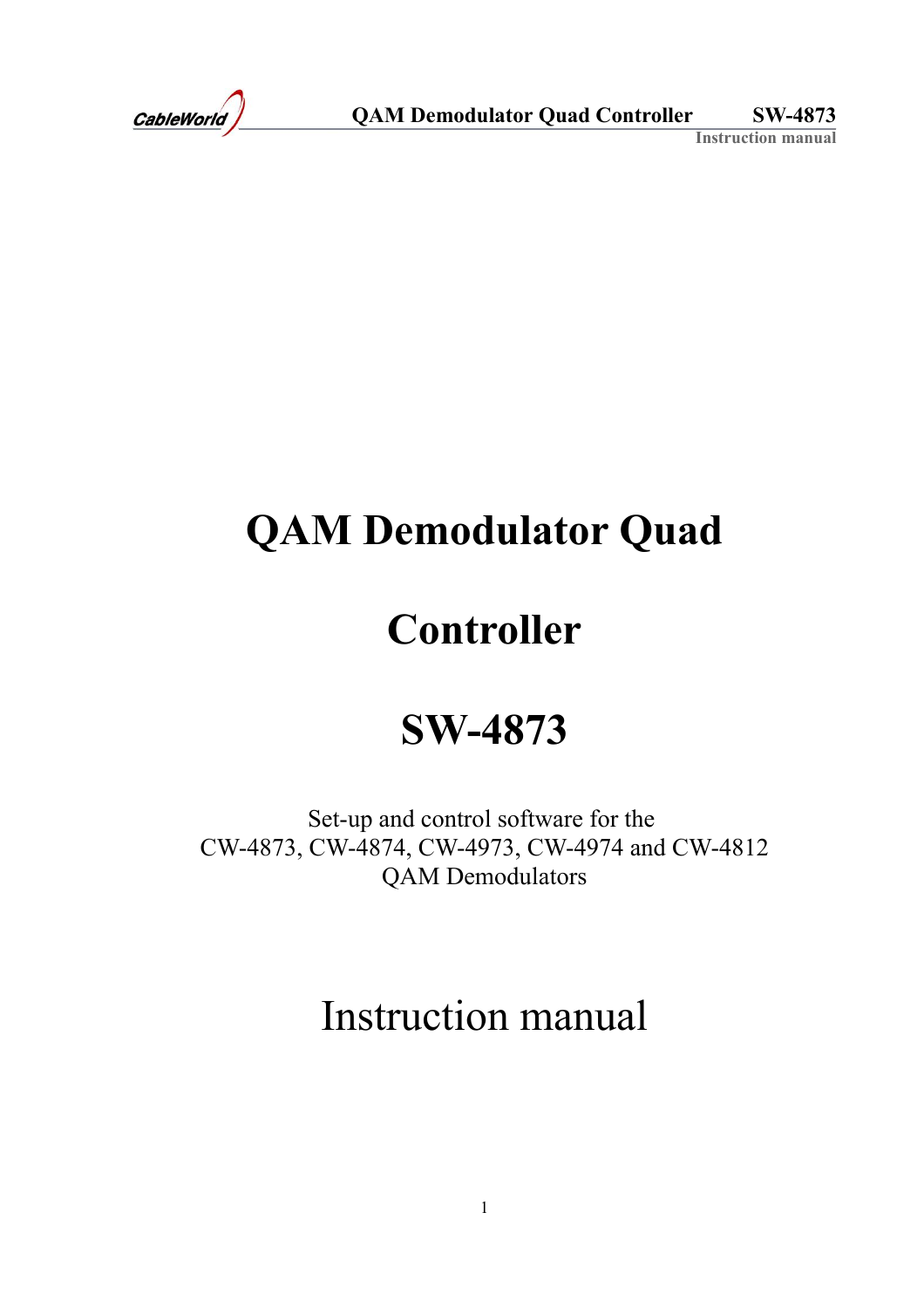

## **Table of Contents**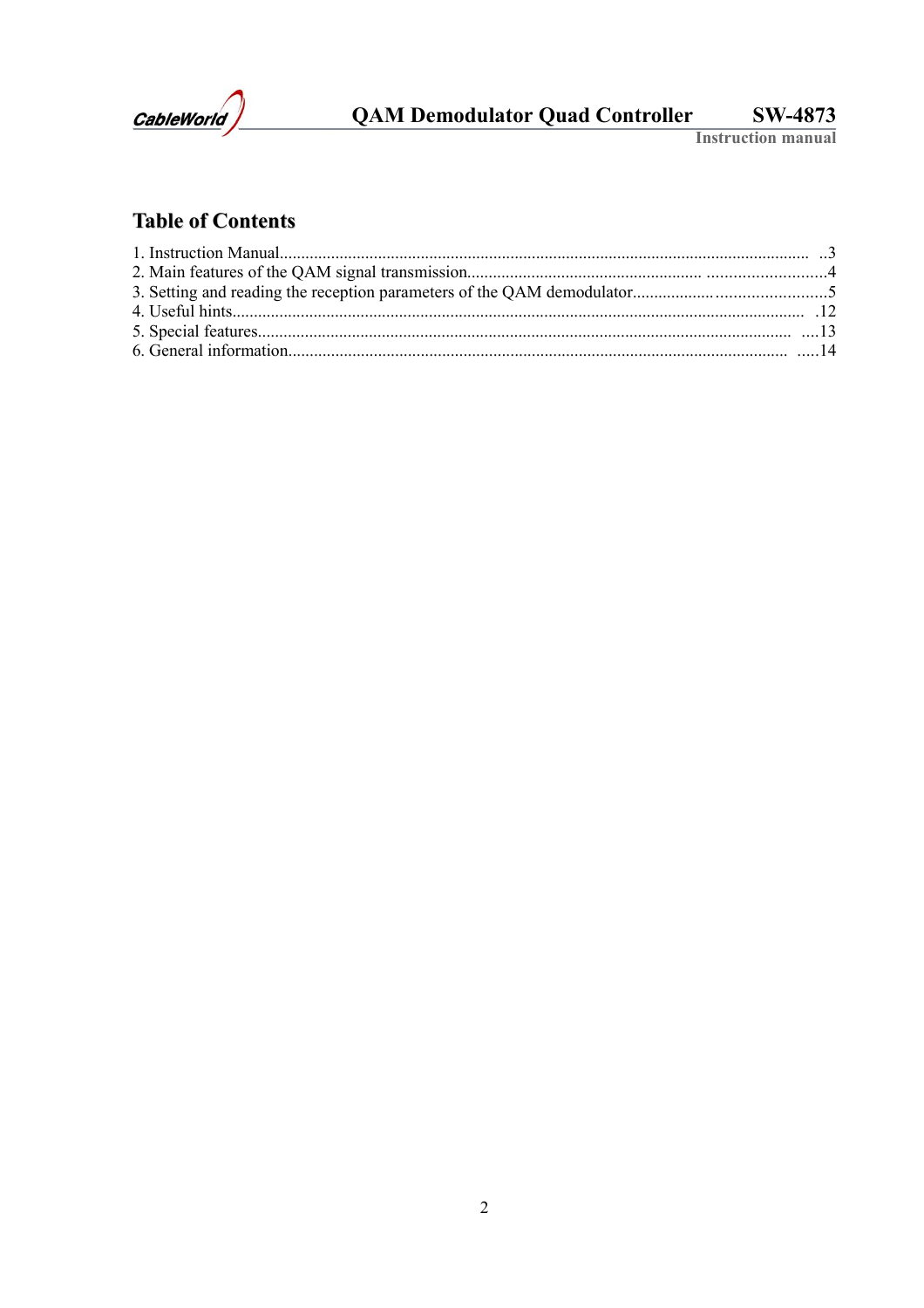

## **1. Instruction Manual**

The SW-4873 QAM Demodulator Quad Controller has been designed for controlling the CW-4873, CW-4973 FTA version and the CW-4874, CW-4974 version equipped with Common Interface, and CW-4812. The software permits setting up the demodulators and also offers numerous possibilities for inspecting the transmission parameters. The connection between the device and the controller computer is established by the CW-Net.

CW-Net is a 100 Mbit/s Ethernet network, which due the use of a special instruction set is referred to as CW-Net. The computer and the device communicate under Internet Protocol, in UDP/IP packets. The device and the computer can be connected directly through crossover cable, or indirectly via switch or other sophisticated switching unit through straight cables.

Technical literature on establishing and using the CW-Net:

| CW Net .pdf      | Basic knowledge of the structure and operation of the CW-Net.               |
|------------------|-----------------------------------------------------------------------------|
| Using CW Net.pdf | First steps in putting into operation the CW-Net, configuring and testing   |
|                  | the computer.                                                               |
| SW-4800          | CW-Net Principal: software for setting IP addresses of the devices and      |
|                  | checking up the function of CW-Net.                                         |
| SW-4890          | Computer Performance Tester: software for checking up the computer's set-up |
|                  | and performance.                                                            |
| SW-4901          | Gigabit Ethernet Controller to configure the IP Inputs and Outputs          |
|                  | and checking up the function of gigabit network.                            |

Prior to starting the work with the device study the general instructions for putting into operation the devices in the Using CW. Net.pdf description, and then read the instruction manuals delivered along with the device. The instruction manuals are available at the CableWorld web site, too.

Steps of installing the software and establishing connection with the device, in the simplest case:

- Install the software on the computer by running SW 4873 setup.exe.
- Set the computer to the 10.123.13.201 fix IP address.
- Connect the device to the computer with a crossover cable (100Base-T).
- Switch on the device.
- Note: All devices are shipped set to the 10.123.13.101 IP address.
- Run the software by clicking the icon on the desktop.
- Set the IP address in the left bottom corner of the QAM Demodulator Quad screen to 10.123.13.101 and click the Query button.
- If everything is right, the software immediately displays the name and type number of the device.
- The existence of the communication between the computer and the device is indicated on the device by the "LINK" green LED on the front panel; in case of data traffic the "ACT" yellow LED blinks.

In case of error consult the Using CW Net.pdf description. For changing the IP address of the devices and establishing and checking up the CW-Net use the CW-Net Principal software. Until the connection between the computer and the device functions right, the work cannot be started. The structure and the partial operation of the software can be studied even without the device but no operation effects will be produced.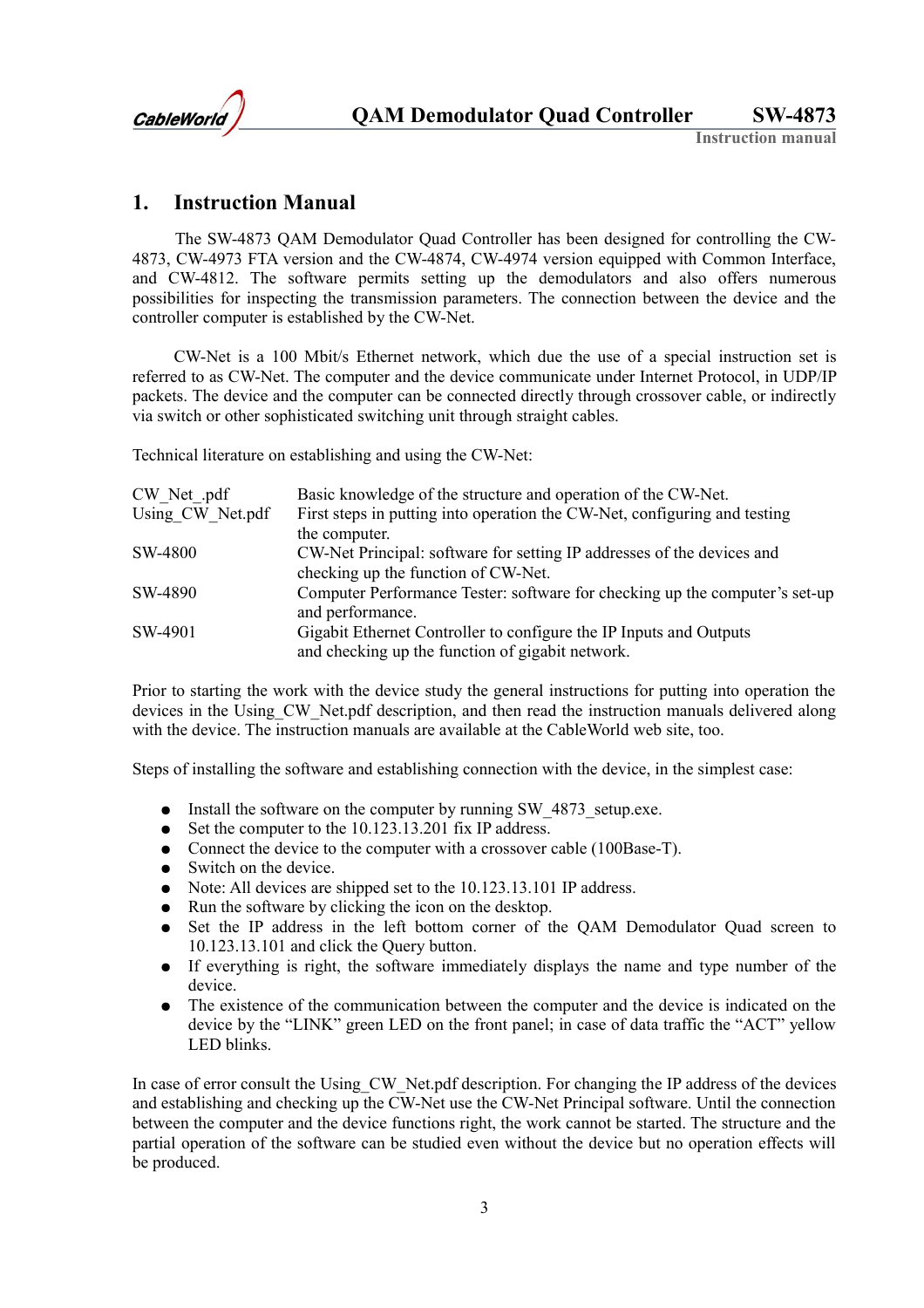

### **2. Main features of the QAM signal transmission**

The cable signal transmission according to the DVB-C standard can use QPSK, 16QAM, 32QAM, 64QAM, 128QAM or 256QAM modulation for transmitting the baseband MPEG2 or MPEG-4 data. The main point of this kind of modulation is creating groups from some given number of bits, whose possible 4, 16, 32, 64, 128, 256 variations are represented by the phase position and amplitude of the carrier, referred to as symbol (the resulting constellation diagram at 64QAM is shown in Figure 1).



Figure 1. Constellation diagram of the 64QAM signal

In order to prevent the distortion of the information due to the noise of the transmission channel, the data to be transmitted are previously supplemented with data, which (within certain limits) permit the correction of the errors at the reception side. In the DVB-C system the MPEG-2 or MPEG-4 data stream goes through nearly the same process as in the satellite system. But the convolution coding is missing in the cable transmission, as the better quality parameters of this transmitting medium makes it unnecessary. The remained errors are processed by the Reed-Solomon error correction circuit. It is able to correct at most 8 erratic bytes per packet. This circuit also has a counter, which indicates the number of corrections. In case of good transmission the output signal here does not contain a single error.

In a 8 MHz bandwidth coax system usually 64QAM modulation, that is 6.875 MSy/s symbol rate is used.

Total data rate = 6 bit/symbol  $*$  6.875 Msymbol/s = 41.25 Mbit/s

The DVB-C system uses RS (188,204) type Reed-Solomon encoding. So the MPEG-2 data packets of 188 byte supplemented with the 16 error correcting bytes are of 204 byte, so the effective data rate is:

Effective Data Rate = Total Data Rate  $*$  188/204 = 38.014 Mbit/s

The 36 MHz wide bandwidth satellite channel results this data rate at 27.5 Msymbol/s and code ratio of  $\frac{3}{4}$ .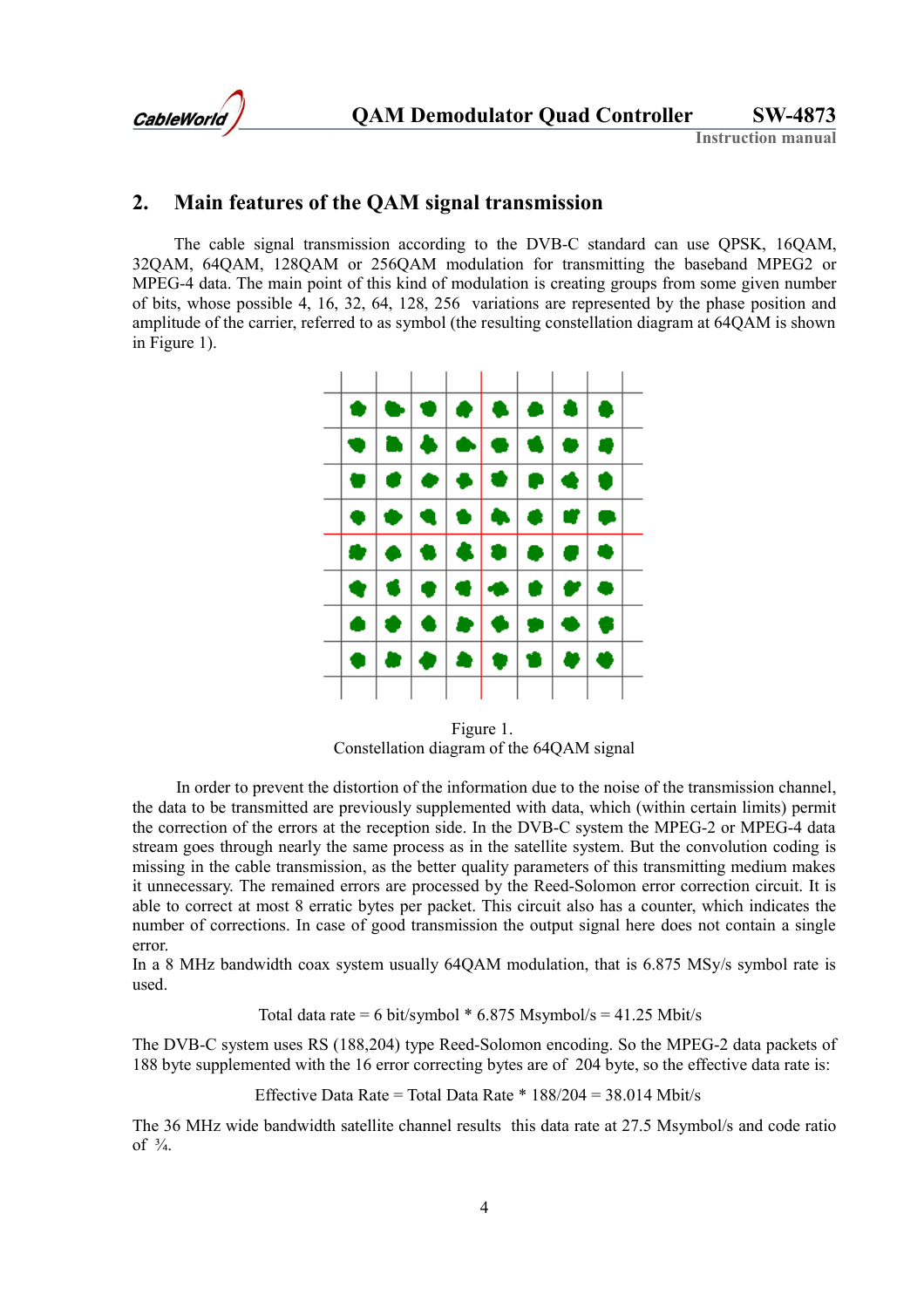

## **3. Setting and reading the reception parameters of the QAM demodulator**

On clicking the SW-4873 icon on the desktop, first the user interfaces of the four demodulators appear beside each other. Click the Query button to ascertain the working connection between the device and the computer. The connection can be considered working if the name and type number of the device are displayed correctly. On the query also the state of the Output Selector and the version number of the CW-Net Controller are displayed.

The QAM Demodulator and its managing software have been designed for use in large complex systems too, therefore without the operator's instruction the device and the computer does not communicate with each other, except for the communication conveyed by the Windows Network Manager.

#### **Reading out the settings**

The QAM Demodulator has been designed for professional applications, where the device operates in 24 hours continuous run, and reading out the settings or making regular inspection should not cause any perceivable disturbance in the output signal of the device. The computer connected to the device and the software always start with Read only mode and so they do not change the settings of the device. The operator can freely check up the settings and transmission parameters of the four demodulators at the same time. Reading out the data can be requested in two modes. In Single mode the operator initiates reading out the data with clicking the Read from Device button. When selecting perpetual read-out by clicking the "Repetition time 2 sec" button, the software reads out and displays on the screen the actual data in every 2 seconds. The software always offers the Single mode first.

Note: The demand for fast operation and the usability in large systems required the very fast answer of the device on the data read out instruction. Measuring several parameters needs long time, therefore at reading out the data the device always delivers the data gathered after the previous read out instruction, and starts gathering new data just after this. Therefore to get fresh data query them twice. In Continuous mode this cannot be perceived.

#### **Storing the settings**

The SW-4873 software provides four separate memories of 99 cells each with M0 … M99 numbering for storing the preset data of the four QAM demodulators. The M0 cell is occupied, because at reading out the data will always be written in this cell. For the demodulation of the signal of QAM transmitters the demodulator needs to get a set of data, which must not include any error.

For receiving a cable channel, the following data have to be given to the QAM demodulator:

- Central frequency of the band to be received (in MHz).
- Modulation mode (QPSK, 16QAM, 32QAM, 64QAM, 128QAM, 256QAM)
- Actual direction of the spectrum (Auto mode is also available).
- Symbol rate (in  $kS/s$ ).
- $\bullet$  Identification data of the channel (e.g. name or other data, not absolutely needed).

The user is recommended to gather the data of the satellite channels to be received most frequently in the M1 … M99 cells, and retrieve them from here when programming. The M0 cell always stores the data set read out of the device for the last time. The data of the M0 … M99 cells are stored by the computer in the SW4873a.ini file. Of course, operators using multiple devices can use this database for any of the devices. The interconnection of the memory cells is shown in Figure 2.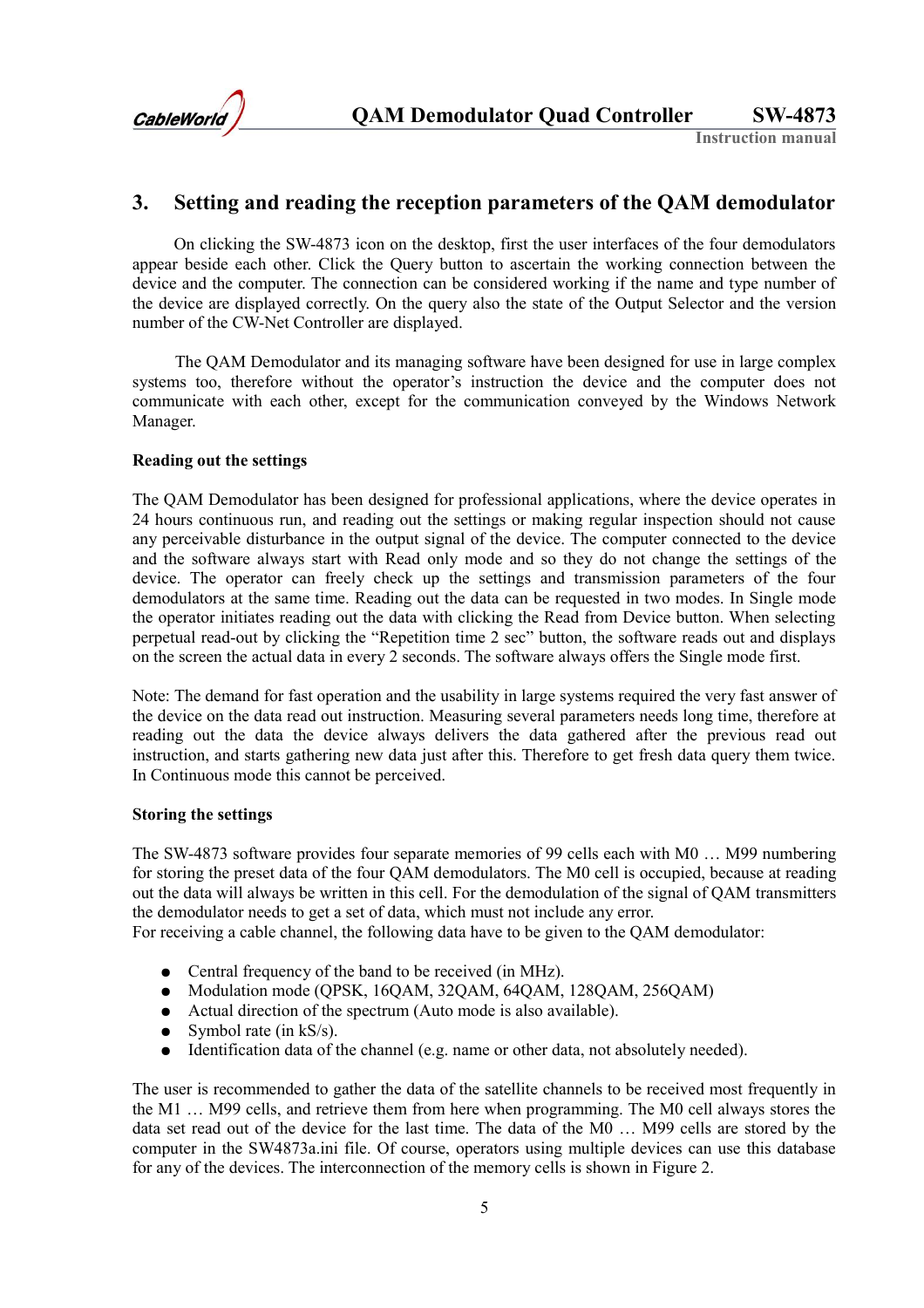



Figure 2.

Interconnection of the memory cells storing the data of QAM demodulator module each

Note: The data storage cells can be selected by clicking the Channel Frequency pull-down list. All of the stored data are associated with the input signal frequency. To any of the settings an identifier text can be attached, too.

#### **Setting the Input Frequency**

The demodulator is suitable for receiving the frequency bands as follows:

| LOW BAND  | 51.0 - 157.0 MHz            |
|-----------|-----------------------------|
| MID BAND  | $164.0 - 442.0 \text{ MHz}$ |
| HIGH BAND | $450.0 - 858.0$ MHz         |

Frequency raster: 62.5 kHz

The SW-4873 software provides 99 memory cells to each of the four QAM demodulators for storing the parameters of the channels to be received. For setting the Input Frequency, first click one of the M1 … M99 cells, to select the memory for storing the parameters. ). The stored parameters will be available here, by clicking the row of the cell.

After selecting the storing place type the frequency value in MHz. When typing, the colour of the data box changes to yellow. For storing and processing the data hit "Enter".

Incorrect values caused by the 62.5 MHz raster will be rounded to the nearest correct value by the software.

If you want to set the Input Frequency according to the standard channel list, select "Use Channel List" function. Using this function the settings will be saved in memory cells M1…M99, as well.

In the uppermost text box an identifier text of max. 40 characters can be attached to the actual setting. These 40 characters will be stored in the device, too. Remember to hit . Enter" for entering each data, otherwise the data will not be processed!

#### **Setting the Modulation Mode**

After having selected the storage place for the Input Frequency, set the QAM modes. The software permits setting following six QAM values: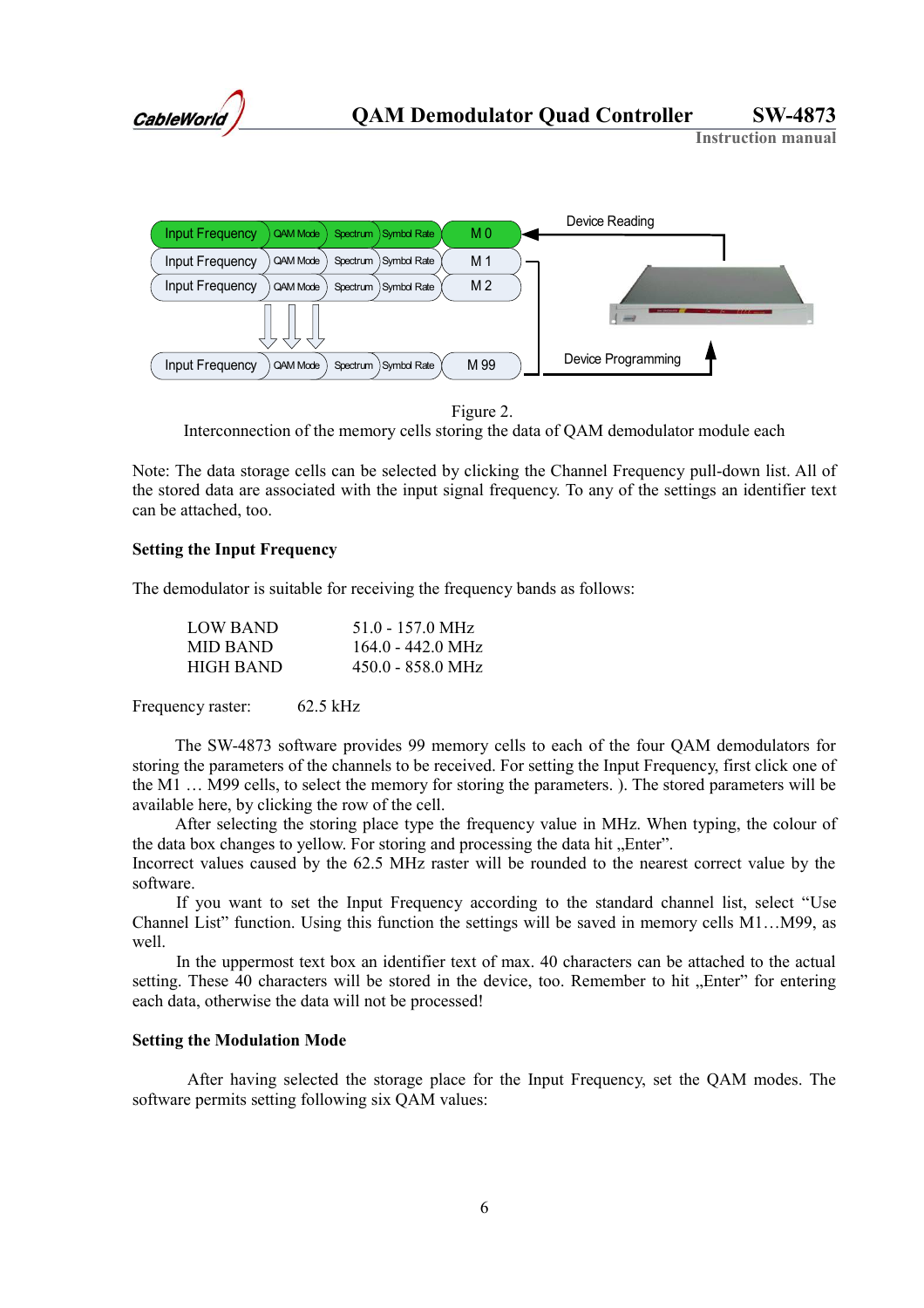

- 1. 4 QAM
- 2. 16 QAM
- 3. 32 QAM
- 4. 64 QAM
- 5. 128 QAM (DVB-C or New Version)
- 6. 256 QAM

#### **Setting the Spectrum**

The pull-down list selection is: Normal, Inverse, Auto . The Auto mode is preferred.

Setting the Symbol Rate

After setting the parameters above, type the symbol rate of the signal to be received. This value must be between 1,000 and 7,000 kS/s. The typed data will be entered by hitting the "Enter" key.

#### **Standby / Power On**

It may occur that from the four independent demodulators one or two are temporarily not needed. For both saving energy and increasing reliability, the not used QAM demodulator modules should be switched to Standby mode. The demodulator module is to be switched on and off from the GUI, and the switched state has to be saved with the Store button.

#### **Output Mode**

After clicked on the output mode button, we can set the output mode off the tuner.

In A mode tuner give jittered output clock, near constant "1" data valid signal. In CW-4873 the packet format is 204 bytes/packet.

In **B** mode the output Ts clock is equable, near real data valid signal. This is suggested in CW-4874 model.

The **C** mode is the same like A mode but the packet format is 204 bytes/packet.

#### **Loading the software in the device**

At starting the software sets all four demodulators to Read only mode. This assures, that connecting the computer to the operating device, its operation will not be disturbed. The actual state of the device can be queried in Single mode or setting the Continuous mode.

When setting any of the demodulator modules to programming mode, the querying will be stopped and the module waits for receiving the user's instructions. Select any of the M1 … M99 user storage areas, if necessary, modify the data stored here, and then load the program with clicking the Load Program to Device button. The data of the memory cell will be modified in the memory of the computer and will be written in file at exiting the software only.

On clicking the Load Program to Device button, the device starts to operate with the loaded data but it does not save in its EEPROM. This kind of program loading is very useful at experimenting and trying different variants.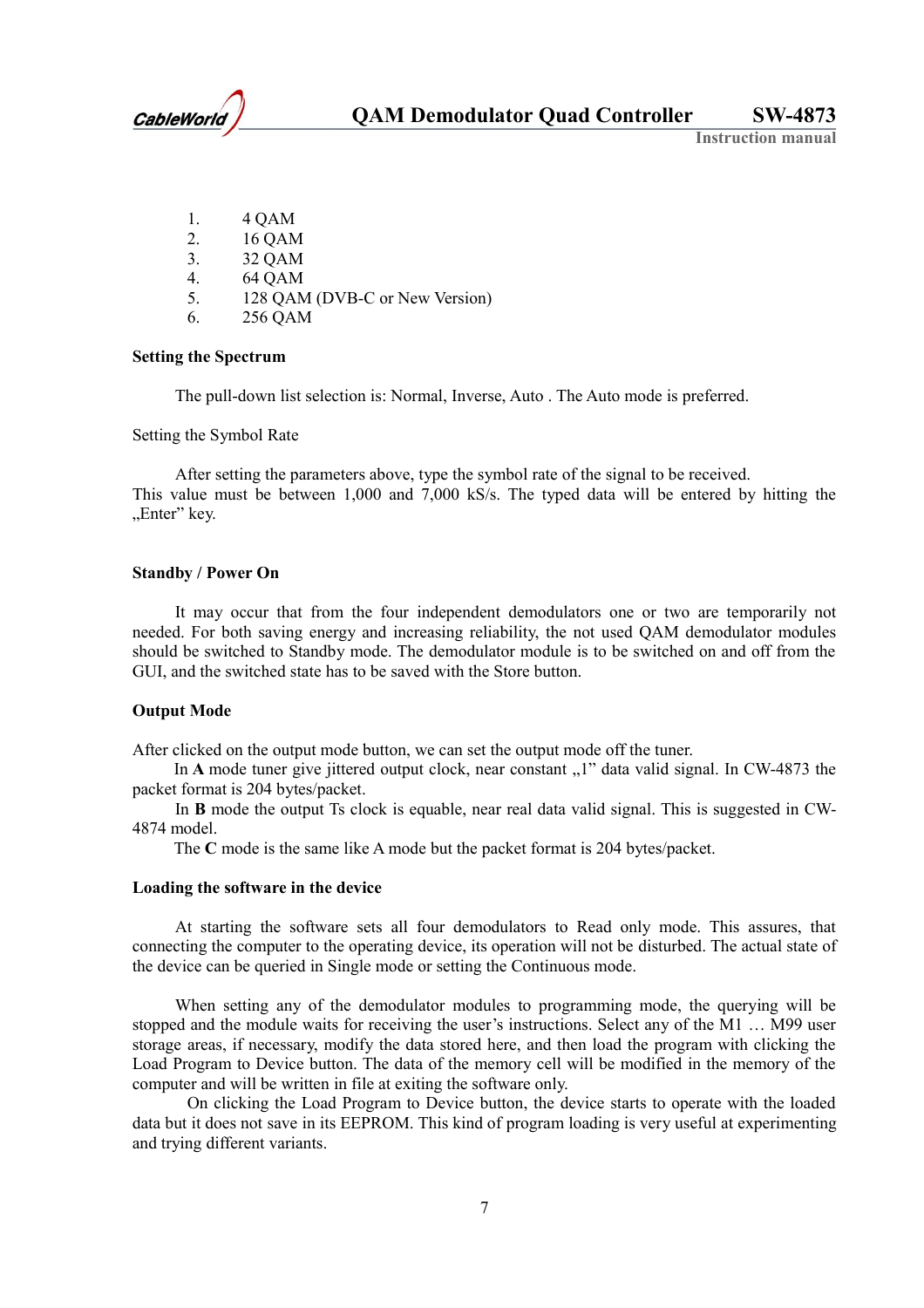

#### **Storing the operating program in the device**

In most of the applications the user would like the device to continue working in the preset state after power switch off and switch on. For this, the settings have to be stored in the device's EEPROM, too. For saving the parameters in EEPROM, set them to the desired value, click the Store button. On clicking the Store button, the setting will be written in the EEPROM too, and at switching on the device, it will start operation with these data. The EEPROM can be rewritten 1,000,000 times. For finalizing the settings this way of program loading is recommended.

Both ways of program loading effects those QAM demodulator modules set to programming mode, and not for those being in Read Only mode. The Store button saves the data at one module only at the same time. Program loading without saving can be made also at multiple modules at the same time.

#### **Entering the identifier of the setting**

The software permits attaching identifiers of at most 40 (!) characters to the settings stored in the memory cells M1 … M99. The text is to be written in the uppermost textbox after having selected any of the M1 … M99 cells in programming mode. When starting to write, the colour of the textbox changes to yellow. Saving is made with the Enter button; after saving the colour of the box fades.

The first 40 characters of the text written in the box will be saved in the device, too. When querying the settings, the box already shows these characters.

#### **Reset**

From the computer a global Reset instruction can be sent out to the devices, on which except for a single microcontroller controlling the procedure, all circuitries receive a reset instruction, their program will be loaded again, and the device starts operation quite as if it would have been switched on now.

If the user would like to make sure about the mode the device starts working after a voltage break and the procedure of recovery, it can be tried out with a Reset instruction sent out from the computer. Since in this case the power supply does not need to recover, the recovery time of 5 … 6 seconds can be expected.

#### **Output Selector (CW-487x only)**

The CW-Net system permits any of the output streams of the four QAM demodulators to be directly inspected and reproduced using the computer. From the four output signals the one selected with the Output Selector is transmitted to the computer upon the instruction of the software running in the computer.

#### **Do not Send TS**

When inspecting, reproducing or sending in IP environment the output streams, it may happen that the device is left in sending transport stream mode. In this mode the parameters cannot be queried or modified. This state, sending transport stream can be ceased with the TS Off button. This button is needed in exceptional cases only.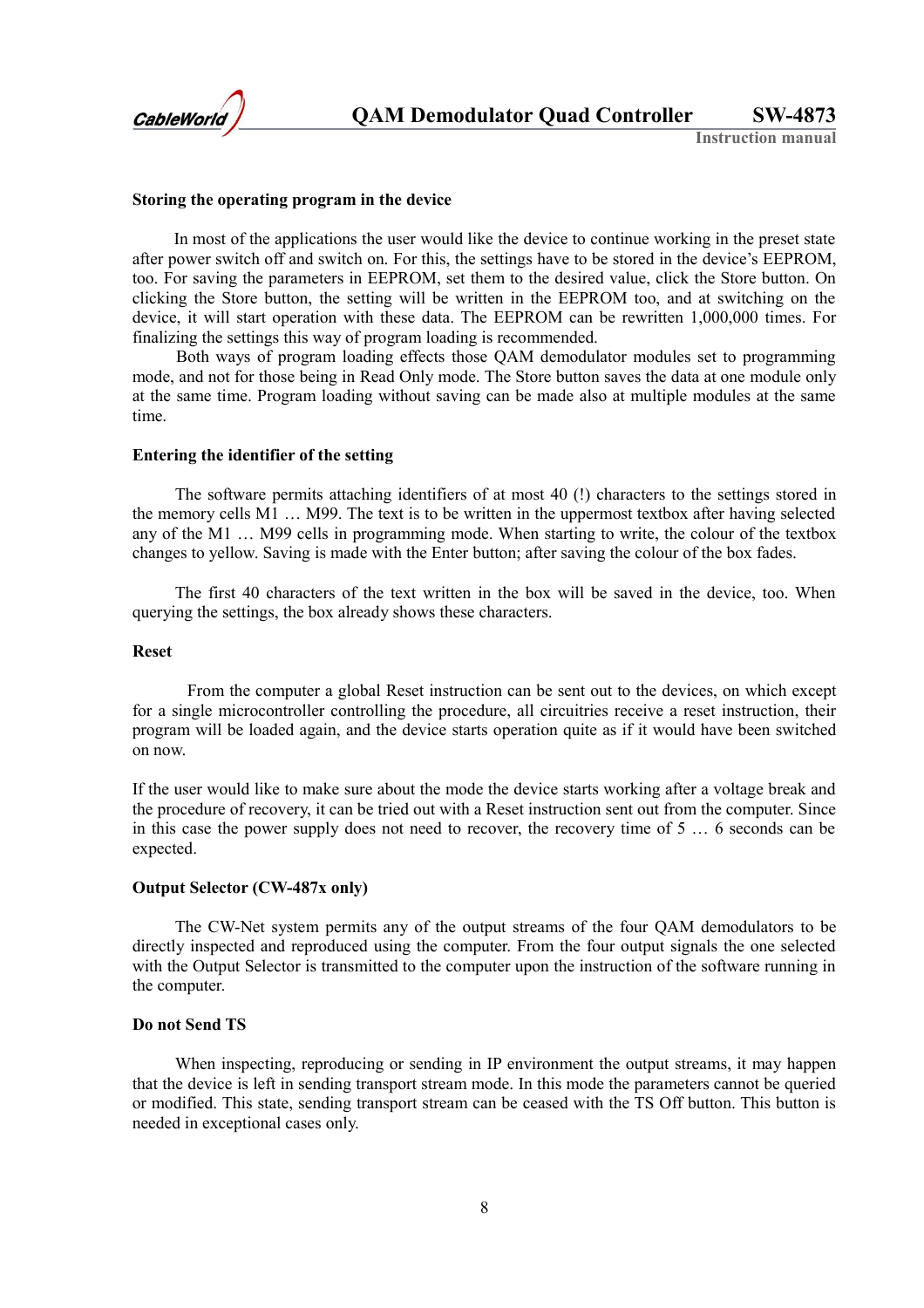

#### **Using the AFC**

The AFC function has been developed for reliable reception in MMDS systems, first of all at 64 QAM modulation. In MMDS systems the LNB is under heavy changes of temperature and the oscillator can get out of tune, so the center frequency of the channel can deviate from the ideal to a great extent.

In AFC mode the demodulator starts the locking process with scanning the band around the set frequency. After having found the signal and having finished the symbol rate correction the full locked state will be achieved. In this way the demodulator can follow the changes in the LNB oscillator frequency, it corrects the receiving frequency when the deviation is greater than 50 kHz. Additionally it follows the changes of the symbol rate, too.

In case of good quality high data rate signals no short stops or checked distortion can be seen in the picture during correction either.

The locking procedure due to scanning the band and the correction processes takes up to 10…20 seconds. The AFC function can be used over data rate of 28,000,000 Bit/s and below 256 QAM, otherwise the locking process becomes unstable.

#### **Transport Error Indicator**

The header of the transport packet, after the sync byte, includes the transport error indicator bit. Its "1" value indicates at least one not correctable error in the given packet. The demodulator is able to set this bit automatically. For this check the "Transport Error Indicator" checkbox in the GUI. If doing so, in the case of a not correctable packet the demodulator module sets the in the header the indicator bit to "1", marking the erratic packet for the further signal processing units, which expectably will be discarded by them.

In certain cases discarding the packet would cause larger visible error in the picture, then processing it; in such cases this feature should be switched off.

#### **Querying the operating state of the demodulators from the device**

The user has to accustom to the fact, that in case of devices controlled from computer through bus, the computer has no continuous contact with the device, thus change of the parameters displayed on the screen is not continuous. Query of the data has to be initiated by the user. On clicking the Read from Device button one querying occurs. With setting continuous querying, which repeats in every second, the feeling of the continuity can be restored, but this mode may disturb others' work or the run of our software working simultaneously. It depends on the applications running parallel, which querying mode should be used.

At querying following parameters will be displayed:

- $\bullet$  Receiving frequency (in MHz).
- Modulation mode
- Spectrum status (Normal, Inverse, Auto).
- Symbol rate (in  $kS/s$ ).
- Channel identification data (the first 40 characters of the identification text having been entered by the user).
- Standby / Power On operational state.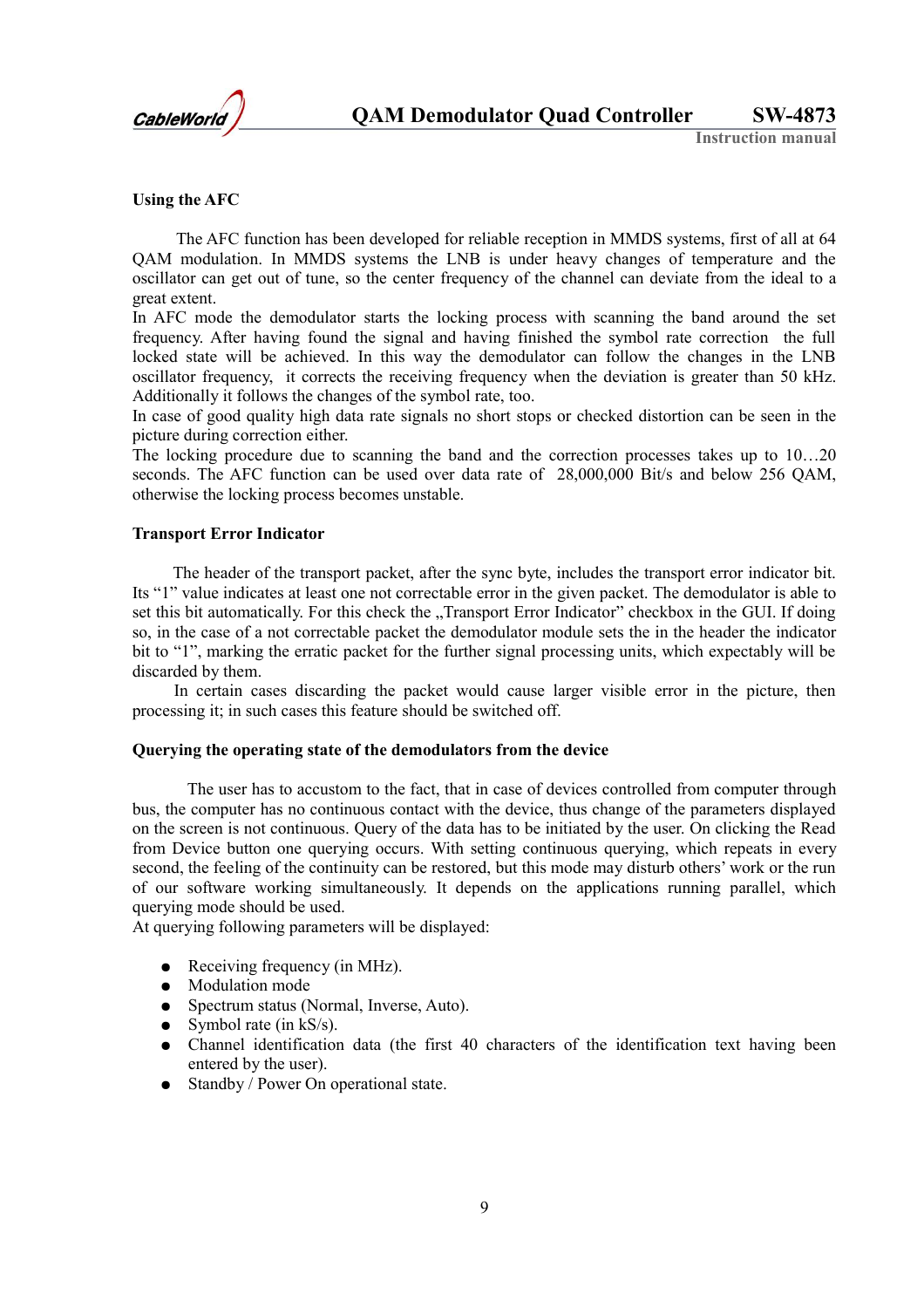

#### **Input Level**

The QAM demodulator indicates the amplitude of the input signal with a number between 0 and 100. This value depends on numerous parameters (noise, number of further channels etc.) therefore it should be regarded as an informative data only. It helps setting the optimal signal level, indicating the decrease of the usual signal amplitude, etc. This data is displayed in the uppermost line of the message box (Input level .... ). The Input Level bar diagram also displays this value.

The best reception parameters can be measured at numbers 70…75, so you should produce this signal level.

#### **Demodulator Active Indicator**

The colour of this display changes to green if the demodulator detects QAM signal and has found the h47 sync bytes in the data stream, that is, the lock process has been finished successfully. Without acceptable QAM signal this display changes to red . Until the colour of this indicator is not green, there is no sense in inspecting the reception parameters. In the demodulation procedure this display should be regarded as pre-indicator, it indicates the starting phase of the demodulation procedure.

#### **Data in the message box**

With succeeded demodulation procedure, in the second line of the message box the "BER" value is displayed. This data is delivered by the Reed Solomon error corrector upon comparing the input data stream and the output data stream of the error corrector. The measuring circuit gets samples of 108 bits and their measuring data will be displayed.

It may occur that the Reed-Solomon error corrector is not able to correct all errors, and errors remain in the data stream. The number of such errors is displayed in the next "Uncorrected Packets" line.

The value of MSE (Mean Square Error) shows the distortions of constellation. It is ideal under 20.

"Carrier Freq. Err." displays the deviation of the received frequency from the nominal value. At greater deviations it is practical to correct by tuning. Because of the 62.5 kHz raster, in case of 50… 100 kHz deviation it is worth correcting by tuning for a better reception. The usual value is about 30 kHz.

#### **Measuring Platform**

On clicking the Measuring Platform tab a new screen appears. Here you can dispose of querying the data as well as in the previous screen.

#### **Constellation**

The constellation diagram is forwarded to the display through Ethernet line, so during charting the demodulation will not break and reading the parameters will not disturb the picture. In practice 15...20 reading cycles are enough for an acceptable representation. The constellation diagram can be cleared by the Clear tab even while charting.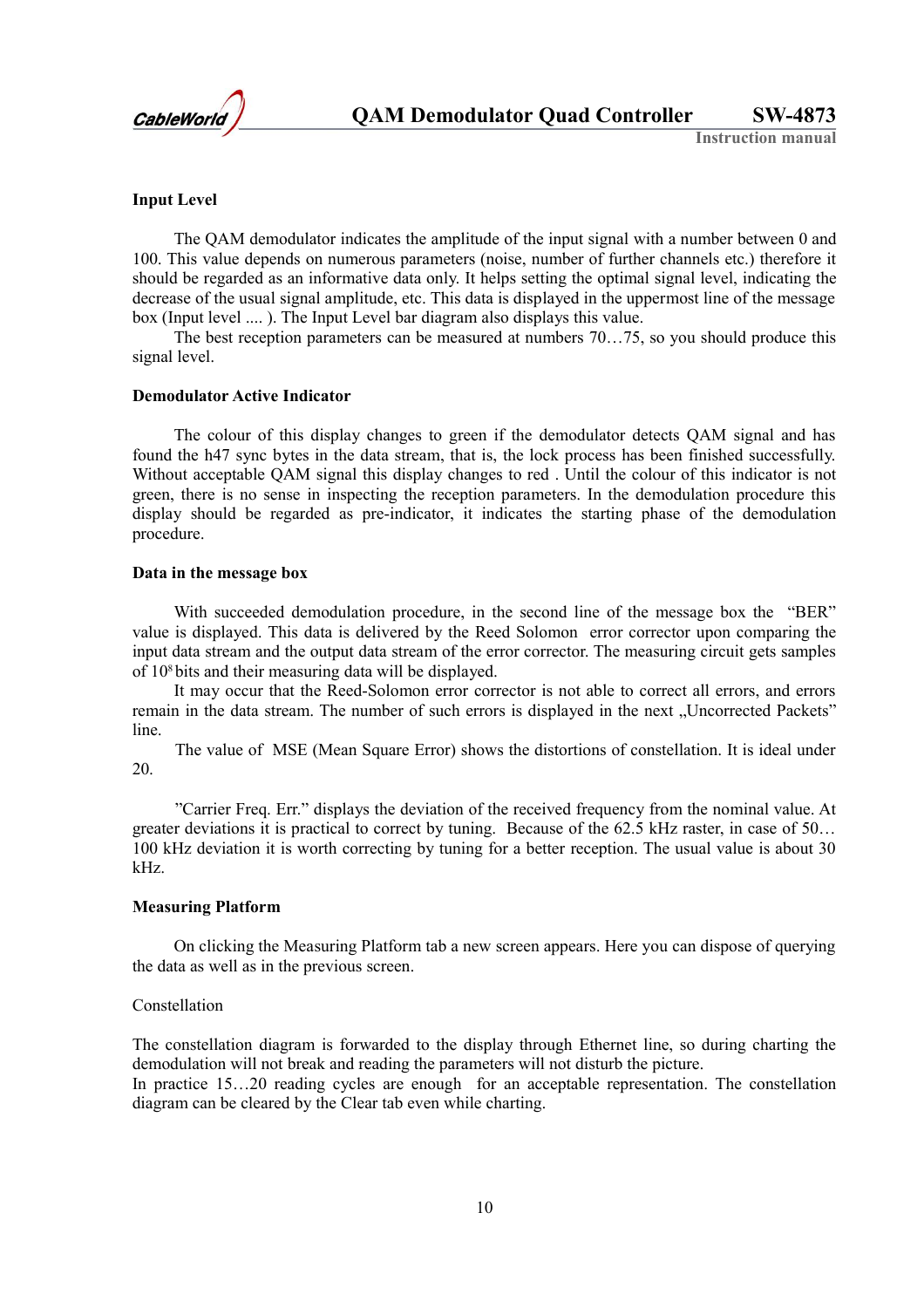

Measuring BER

The diagram of the BER detector is in the right corner. It stores the results of 1200 measurements, then the PC clears the diagram automatically and starts the measuring series again. The whole BER detector system can be cleared with the Clear BER tab. The average BER and the extreme values of the measuring set are shown on the lower table. The average value is indicated by a thin red line in the diagram.

The repetition time of the measurements can be set to 1 or 3 seconds. These permit 20 minute or 1 hour long monitoring and recording of transmission, respectively. The diagram can be shifted by pushing the right button of the mouse. The square drawn by the left button can be used for enlargement and reset according to the direction of drawing.(See Windows XP Help)

The Reed-Solomon error corrector examines packets of size  $1 \times 10E8$  each. The repetition time should be set so that after transit of the packets at least 100 ms is needed for the reading cycle. At extremely low data rates the Single Mode is recommended.

In the text field of the left lower corner you can see the measurement data of the main page, the direction of the spectrum, and the value of the frequency correction in AFC mode.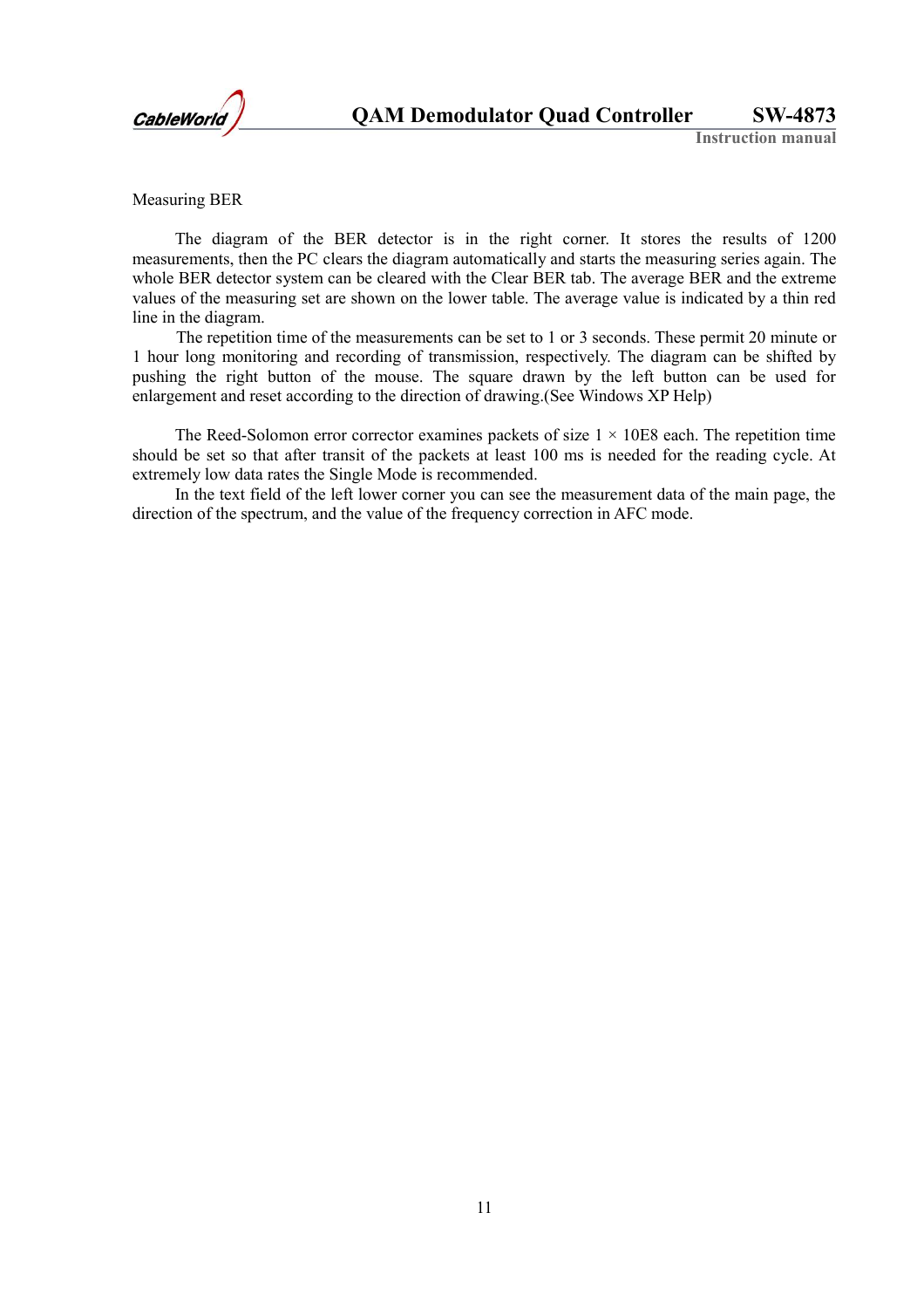

## **4. Useful hints**

The ASI outputs of the QAM Demodulator Quad are built insulated from the earth. Therefore possible static discharges may disturb the operation of the ASI interface.

Due to the above-mentioned facts it is strongly recommended to make cabling always with switched off devices only. Switch on the devices and set the operational parameters after having finished cabling only. Do not change in the cabling with operating devices.

The inputs of the tuners are of loop-through types; between the input and output a stage of a gain of 0…1 dB is built-in. In case of necessity the output can be used for supplying signal to a further tuner, but in systems of high standard, for avoiding modulation and other distortions using a high quality distributor is recommended.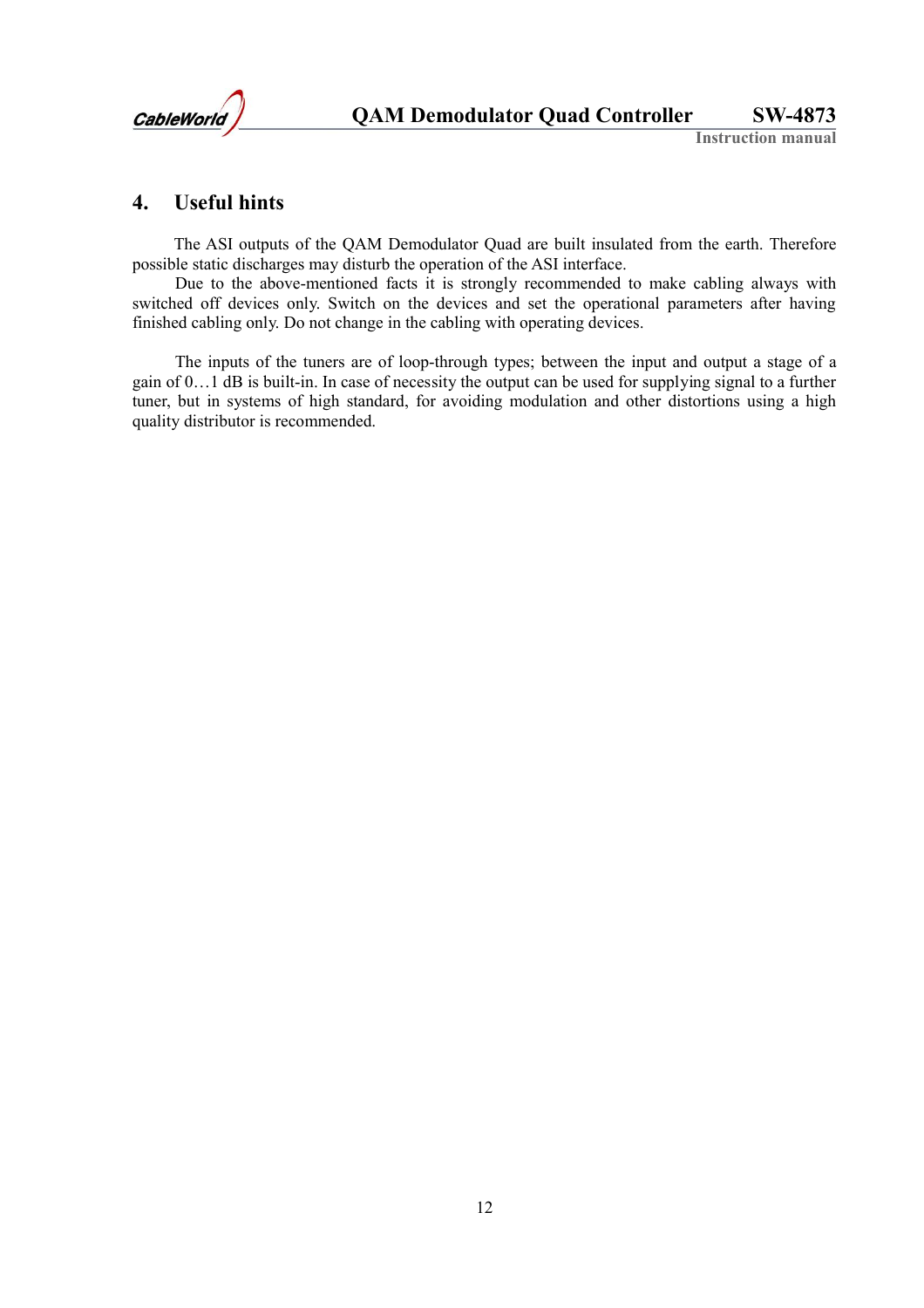

### **5. Special features**

With the wide use of the Internet Protocol and spreading of IP TV, more and more user would like to use the CableWorld devices outside the 10.123.13.x address range, as used by the CW-Net. The devices are able for being used in this way just from the beginning, but upon our users' wish the usability of arbitrary IP addresses also with the software will be introduced now.

In case of the SW-4873 software, with checked Use CW-Net checkbox the commands will be sent out in the 10.123.13.x address range, thus the IP addresses of the devices must be in this address range.

If the Use CW-Net checkbox is unchecked, the commands will be sent out in the address range defined by the user. The user can freely type in the box the four bytes, and the fourth byte is set further on with the stepping buttons. The value of the bytes must be given in decimal format, and the points must be included, too. Close the new IP Address by "Enter" key! Unnecessary characters must not be in the box, the whole address is displayed below the box.

The IP address of the device can be changed to addresses outside the CW-Net's range using the SW-4800 and SW-4841 software at CW-48xx device type, and SW-4901 software at CW-49xx device type. Erratic or forgotten addresses can be reset to the factory setting using (broadcast command 10.255.255.255) this software, too.

For configuring the IP Outputs use the SW-4901 Gigabit Ethernet Controller software.